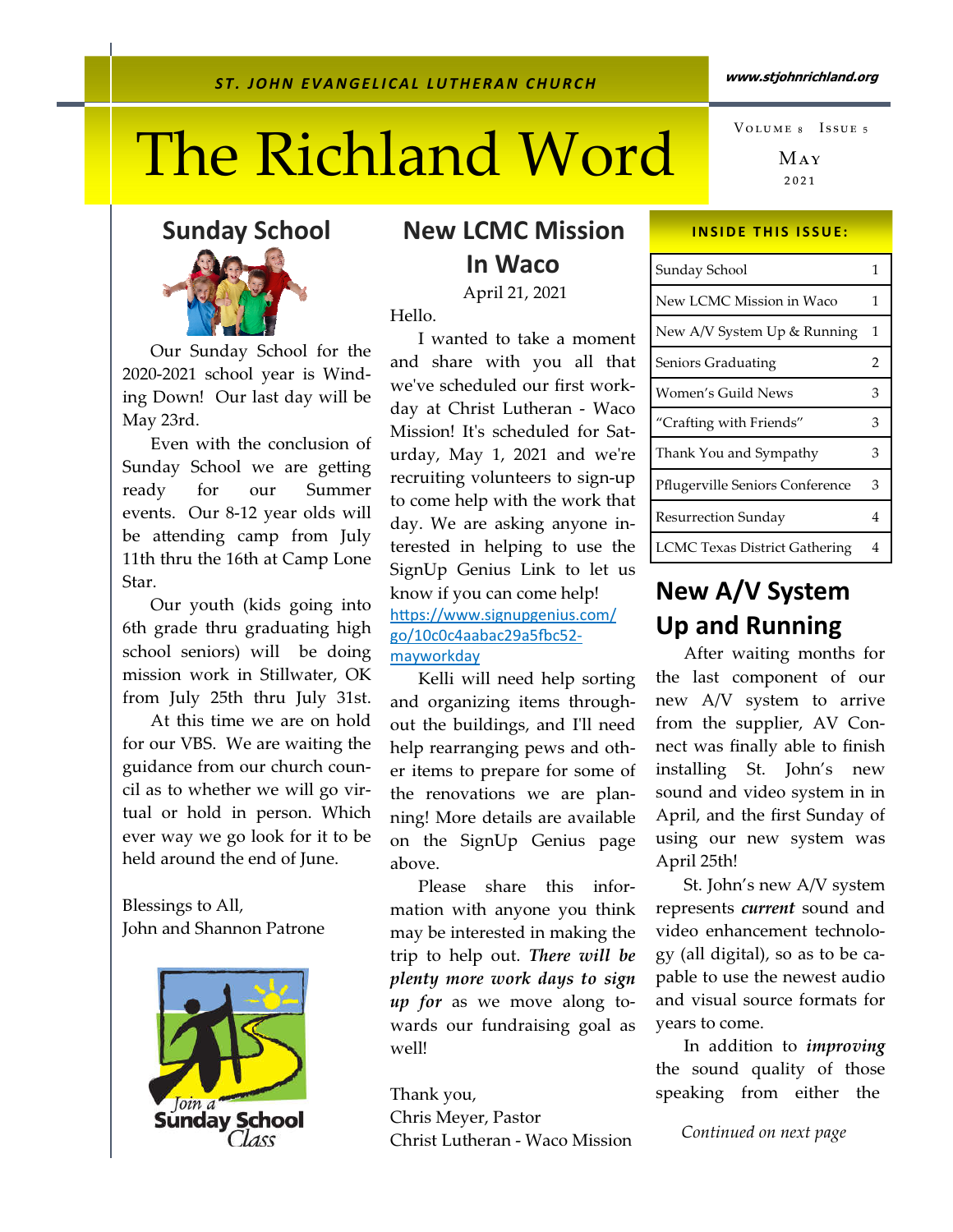#### $P_{\text{AGE 2}}$  Vo

# Seniors Graduating, and "Growing Your Garden"

 This year St. John has three high school seniors that are graduating from local high schools: Ayla Borman, Alex Gebert, and Cameron Patrone.

 Congratulations to these seniors (and their parents!) on them finishing their studies and work during a uniquely challenging time and year. God bless and guide you in your big days to come!

 (Watch your "In Touch" for special Sundays when each senior will be present with us to share a bit about their plans going forward!)

 On Thursday, April 15th, the campus of St. John experienced a severe hail storm, that not only pebbled vehicles, but in addition did serious harm to

## New A/V - continued from page 1

lectern or the pulpit, through new wired microphones, St. John is now equipped to *expand* its music capabilities (both instrumental and vocal), with the ability to fine tune the balancing of multiple inputs either from the mixing board in the balcony, or wirelessly, on either a laptop or pad, via Wi-Fi.

 If St. John is going to draw more young people and young families, one key ingredient is to be able to provide a greater variety of Christian worship music, especially from the contemporary Christian music culture of the past 50 years.

the crops both south and east of the church, as well as in neighboring fields.

 Being the most severe hail storm I have ever witnessed, I was impressed with the fact of how challenging and difficult it is to successfully grow crops. (My hat is off to the farmers of our congregation, not only for their skill,...but for their faith, courage, and determination!)

 In the Gospel for May 2nd Jesus uses an agricultural analogy to describe the process of "growth" in the Christian life: "I am the vine; you are the branches." (John 15:5)

 If so many threats to growth exist for plants in the natural world, one can only imagine the many threats that exist to thwart

 Throughout the Psalms there is the exhortation to "Sing to the Lord a new song." (Psalm 33, 96, and 98 are some examples, to name a few.) New worship songs give eloquent testimony to the fact that God is working today, that His Spirit is alive today, and that His saving work is as real today,...as it was 50, 100, or more years ago!

 Besides improving the quality of speaking and voice amplification, and additionally expanding the variety of types and kinds of music St. John is now able to provide, resources have also been put in place to enable the use of video content

and hamper our spiritual growth. Satan, one of the most powerful, supernatural beings ever created, now lives to simply "take as many souls to hell with him" as he possibly can!

 As we conclude another Sunday School year for children and youth, I am reminded of the importance of knowledge and learning, and its relationship to growth. Strive to become a "life-long student" of both God,...and what it means to be a human being. For the message of both Creation and Redemption is that God, who is Spirit,...has a remarkable love for human beings! And thank God, that God does! - Pastor Todd

in the future (both stills and moving content), if and when St. John chooses to do so.

 Do you have a musical skill or talent, that you'd like to try out and share with the congregation in praise of your Savior, our risen Lord Jesus? Even a new song perhaps?

 Contact Louise Dunklin, or call the church office.



**SING TO THE LORD** A NEW SONG, **BECAUSE HE HAS DONE WONDERFUL THINGS!**  $~\sim$  PSALM 98:1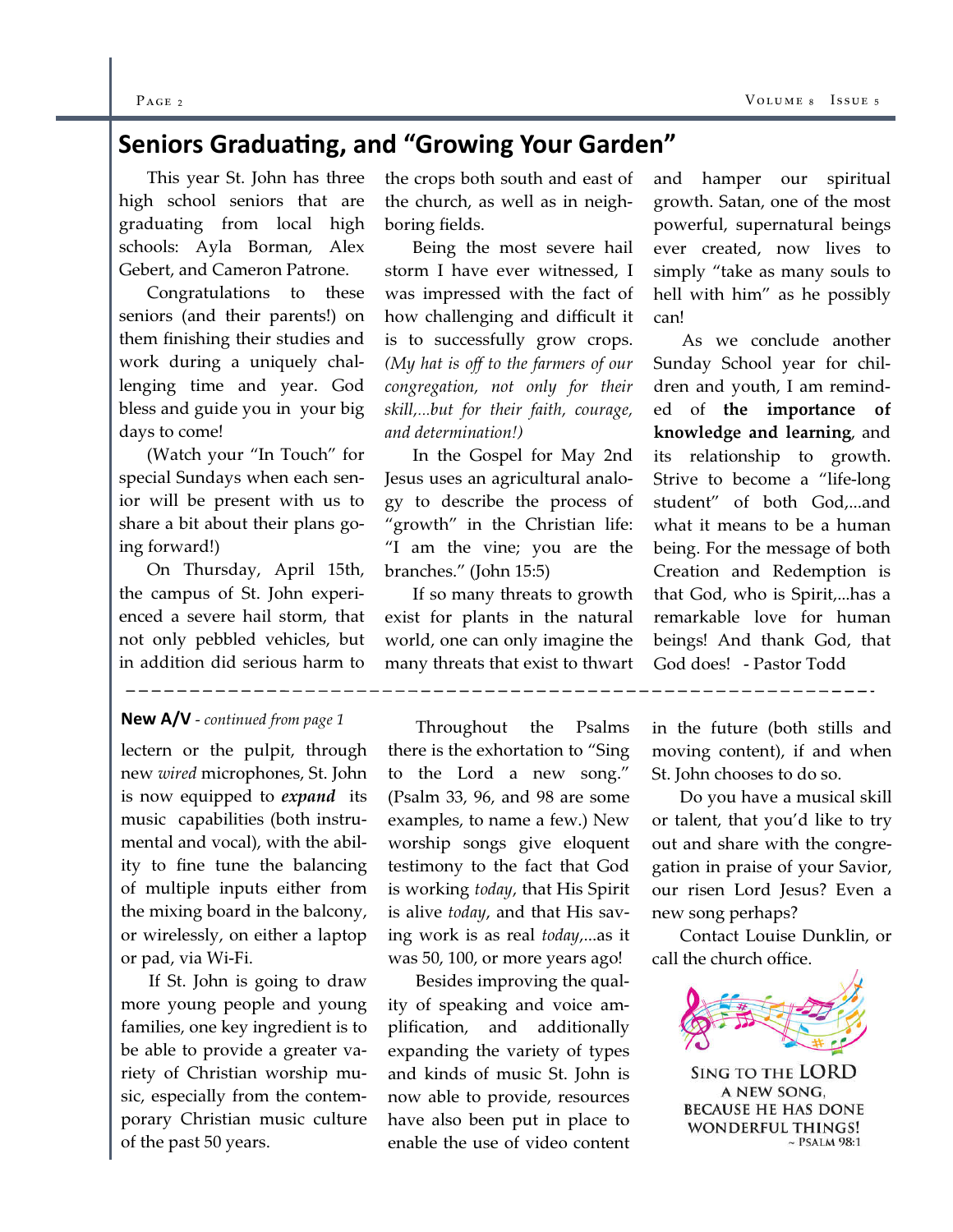#### Crafting  $w/$  Friends Women's Guild News

The Women's Guild recently met on April 18, it was a good and productive meeting. Thank you to all who attended.

 The important old business first of all was to hear from our nominating committee; Jenny Schuchmann was elected Secretary and JoAnn Savage was elected the Women's Guild's new President.

 The allocation of 2019 Pfolk Pfest monies was also prioritized. It had been discussed at the January 2020 meeting, but not disbursed.

 A budget for 2021 was discussed and organized and will be voted on at the next meeting.

 Pastor Todd is meeting with representatives of the Guild to develop a proposal for updating our Funeral ministry to families at their time of loss, discerning what St. John is able to provide.

 Lastly, another group of ladies is working on developing a proposal for our next Guild meeting. It involves whether we are able to have a Pfolk Pfest this year. This committee is working out many details, and, with the Lord's help, along with the better health of our community, it will go on!

 Our next meeting will be May 16 following worship.



 It has been a trying and different year or two. Everyone has gone through things we never thought would happen. It is now time to take back our normal and rise again!

 Crafting with Friends and "The Charms" (our girls group ages 6-16) are back in action! We met in April and planned our projects for now.

 We will be making Christmas stockings, many of them, and if any of you want to cut out or even sew together these stockings, let Sandy Brunton know.

 We will be making prayer shawls (crocheted or sewn) and also baby burp clothes, plus Christmas ornaments.

 Serving our family, church, friends and community means different things to us all, but when we serve together, amazing things happen! We become closer to each other while doing something we love for the Lord and each other. We hope that these plans will allow each person to significantly participate in her own way.

 "Crafting with Friends" will meet next on Saturday, May 15th, at 10am.

 Enjoy this spring weather, be well and safe!

Sandy Brunton & Miriam Hees



## Thank You

We would like to take this opportunity to thank the person or persons responsible for taking care of and cleaning out the Amaryllis Flower Bed in the back of the church. It is greatly appreciated!

Donna & Larry Sammons

## Sympathy

Our sincere sympathy goes out to Helen and Ronald Roithner upon the passing of Helen's father.

 Our sincere sympathy also goes out to Emmalea Presco upon the passing of

her husband, John.



## Pflugerville Seniors Conference

 The sixth annual "Pflugerville Seniors Conference" is set for May 10 - 14th. AGE of Central Texas is again partnering with Pflugerville Community Church to host this free Pflugerville Seniors Conference with daily virtual seminars from 10:00 a.m. to 11:30 a.m. This event will feature area experts discussing aging-related topics that include medication management, legacy giving, navigating the aging process, and more.

 For free registration go to: TinyURL.com/PVilleConf2021, or call (512) 600-9275, or contact Pastor Todd for more information.